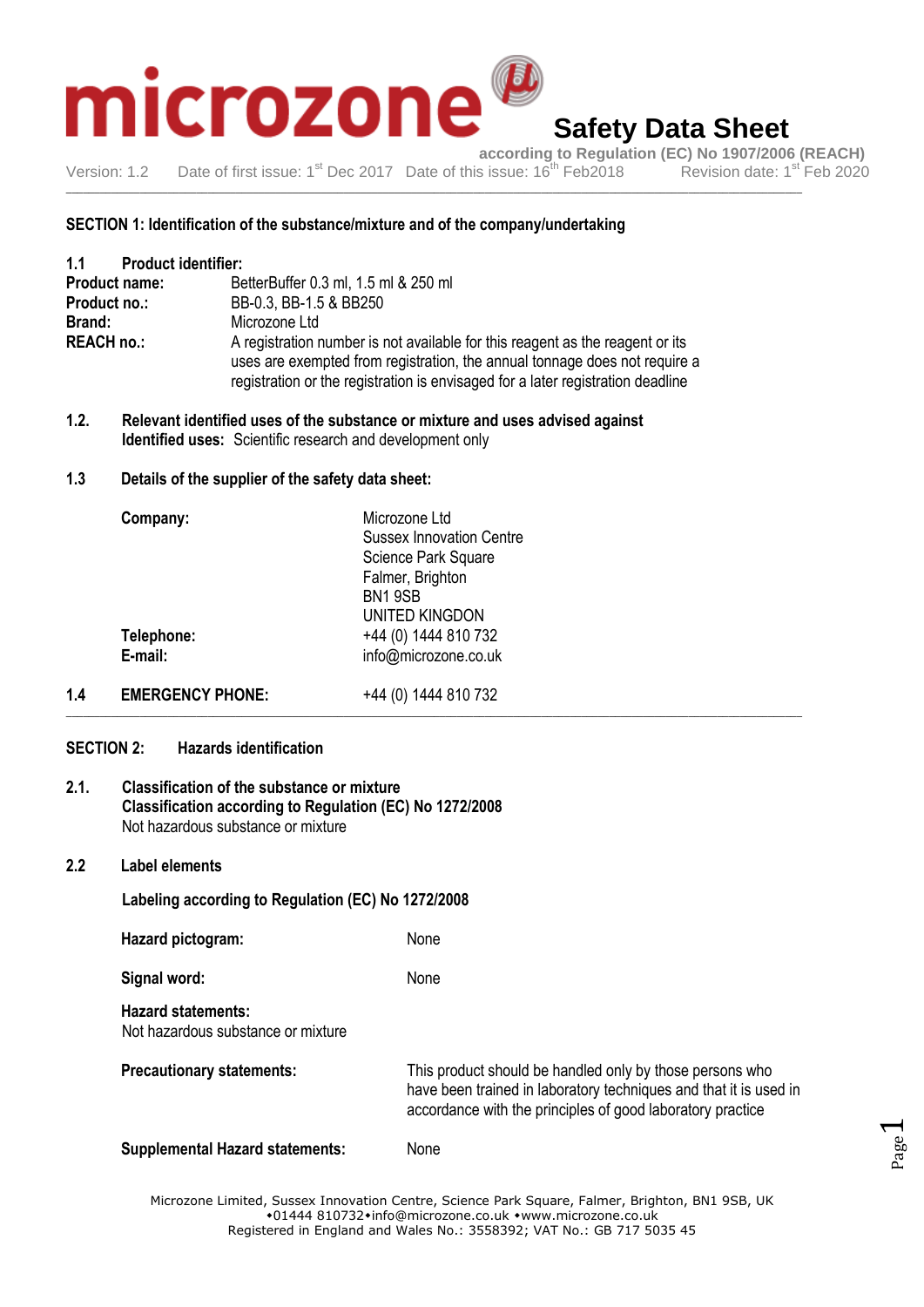

## **Safety Data Sheet**

Version: 1.2 Date of first issue: 1<sup>st</sup> Dec 2017 Date of this issue: 16<sup>th</sup> Feb 2018

\_\_\_\_\_\_\_\_\_\_\_\_\_\_\_\_\_\_\_\_\_\_\_\_\_\_\_\_\_\_\_\_\_\_\_\_\_\_\_\_\_\_\_\_\_\_\_\_\_\_\_\_\_\_\_\_\_\_\_\_\_\_\_\_\_\_\_\_\_\_\_\_\_\_\_\_\_\_\_\_\_\_\_\_\_\_\_\_\_\_\_\_\_\_\_\_\_\_\_\_\_\_\_\_\_\_\_\_\_\_\_\_\_\_\_\_\_\_\_\_\_\_\_\_\_\_\_\_\_\_

\_\_\_\_\_\_\_\_\_\_\_\_\_\_\_\_\_\_\_\_\_\_\_\_\_\_\_\_\_\_\_\_\_\_\_\_\_\_\_\_\_\_\_\_\_\_\_\_\_\_\_\_\_\_\_\_\_\_\_\_\_\_\_\_\_\_\_\_\_\_\_\_\_\_\_\_\_\_\_\_\_\_\_\_\_\_\_\_\_\_\_\_\_\_\_\_\_\_\_\_\_\_\_\_\_\_\_\_\_\_\_\_\_\_\_\_\_\_\_\_\_\_\_\_\_\_\_\_\_\_

### **2.3 Other hazards**

Not hazardous substance or mixture

### **SECTION 3. Composition/information on ingredients**

- **3.1 Substances** not applicable
- **3.2 Mixtures Description of the mixture:** Proprietary mixture Hazardous ingredients: Not hazardous substance or mixture

### **SECTION 4: First aid measures**

### **4.1 Description of first aid measures**

### **General information**

Consult a physician. Show this safety data sheet to the doctor in attendance **Following inhalation** If breathed in, move person into fresh air. If not breathing, give artificial respiration. Consult a physician **Following skin contact** Wash off with soap and plenty of water. Consult a physician **Following eye contact** Flush eyes with water as a precaution **Following ingestion** Never give anything by mouth to an unconscious person. Rinse mouth with water. Consult a physician

**4.2 Most important symptoms and effects, both acute and delayed** The most important known symptoms and effects are described in the labelling (see section 2.2) and/or in section 11

\_\_\_\_\_\_\_\_\_\_\_\_\_\_\_\_\_\_\_\_\_\_\_\_\_\_\_\_\_\_\_\_\_\_\_\_\_\_\_\_\_\_\_\_\_\_\_\_\_\_\_\_\_\_\_\_\_\_\_\_\_\_\_\_\_\_\_\_\_\_\_\_\_\_\_\_\_\_\_\_\_\_\_\_\_\_\_\_\_\_\_\_\_\_\_\_\_\_\_\_\_\_\_\_\_\_\_\_\_\_\_\_\_\_\_\_\_\_\_\_\_\_\_\_\_\_\_\_\_\_

**4.3 Indication of any immediate medical attention and special treatment needed** No data available

### **SECTION 5: Firefighting measures**

- **5.1 Extinguishing media Suitable extinguishing media** Use water spray, alcohol-resistant foam, dry chemical or carbon dioxide **5.2 Special hazards arising from the substance or mixture**
- Nature of decomposition not known

### **5.3 Advice for fire-fighters**

Wear self-contained breathing apparatus for firefighting if necessary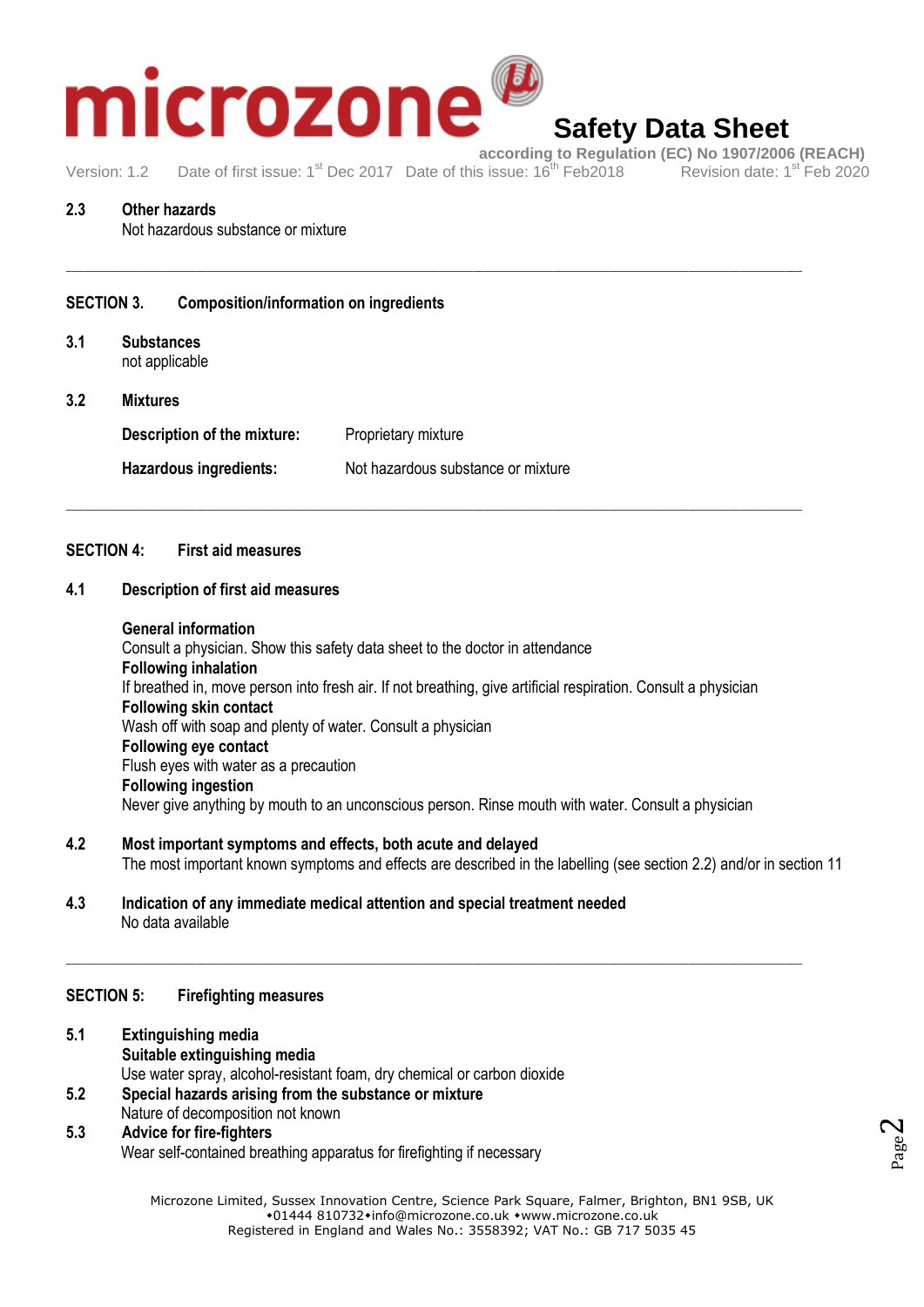

**according to Regulation (EC) No 1907/2006 (REACH)**<br>s issue: 16<sup>th</sup> Feb2018 Revision date: 1<sup>st</sup> Feb 2020 Version: 1.2 Date of first issue: 1<sup>st</sup> Dec 2017 Date of this issue: 16<sup>th</sup> Feb 2018

- **5.4 Further information**
- No data available \_\_\_\_\_\_\_\_\_\_\_\_\_\_\_\_\_\_\_\_\_\_\_\_\_\_\_\_\_\_\_\_\_\_\_\_\_\_\_\_\_\_\_\_\_\_\_\_\_\_\_\_\_\_\_\_\_\_\_\_\_\_\_\_\_\_\_\_\_\_\_\_\_\_\_\_\_\_\_\_\_\_\_\_\_\_\_\_\_\_\_\_\_\_\_\_\_\_\_\_\_\_\_\_\_\_\_\_\_\_\_\_\_\_\_\_\_\_\_\_\_\_\_\_\_\_\_\_\_\_

### **SECTION 6: Accidental release measures**

- **6.1 Personal precautions, protective equipment and emergency procedures** Use personal protective equipment. Avoid breathing vapours, mist or gas. Ensure adequate ventilation. For personal protection see section 8
- **6.2 Environmental precautions** Prevent further leakage or spillage if safe to do so. Do not let product enter drains. Discharge into the environment must be avoided. **6.3 Methods and material for containment and cleaning up**
	- Soak up with inert absorbent material and dispose of as hazardous waste. Keep in suable, closed containers for disposal

\_\_\_\_\_\_\_\_\_\_\_\_\_\_\_\_\_\_\_\_\_\_\_\_\_\_\_\_\_\_\_\_\_\_\_\_\_\_\_\_\_\_\_\_\_\_\_\_\_\_\_\_\_\_\_\_\_\_\_\_\_\_\_\_\_\_\_\_\_\_\_\_\_\_\_\_\_\_\_\_\_\_\_\_\_\_\_\_\_\_\_\_\_\_\_\_\_\_\_\_\_\_\_\_\_\_\_\_\_\_\_\_\_\_\_\_\_\_\_\_\_\_\_\_\_\_\_\_\_\_

\_\_\_\_\_\_\_\_\_\_\_\_\_\_\_\_\_\_\_\_\_\_\_\_\_\_\_\_\_\_\_\_\_\_\_\_\_\_\_\_\_\_\_\_\_\_\_\_\_\_\_\_\_\_\_\_\_\_\_\_\_\_\_\_\_\_\_\_\_\_\_\_\_\_\_\_\_\_\_\_\_\_\_\_\_\_\_\_\_\_\_\_\_\_\_\_\_\_\_\_\_\_\_\_\_\_\_\_\_\_\_\_\_\_\_\_\_\_\_\_\_\_\_\_\_\_\_\_\_\_

**6.4 Reference to other sections** For disposal see section 13

### **SECTION 7: Handling and storage**

- **7.1 Precautions for safe handling**
	- See section 2.2
- **7.2 Conditions for safe storage, including any incompatibilities** Keep container tightly closed in a dry and well-ventilated place. Store in cool place Recommended storage temperature 4°C or -20°C
- **7.3 Specific end uses** Apart from the uses mentioned in section 1.2 no other specific uses are stipulated

### **SECTION 8: Exposure controls/personal protection**

**8.1 Control parameters Components with workplace control parameters** Contains no substances with occupational exposure limit values

### **8.2 Exposure controls**

Appropriate engineering controls Handle in accordance with good industrial hygiene and safety practice. Wash hands before breaks and at the end of workday

### **Personal protective equipment**

### **Eye/face protection**

Tightly fitting safety goggles. Faceshield (8-inch minimum). Use equipment for eye protection tested and approved under appropriate government standards such as NIOSG (US) or EN 166 (EU)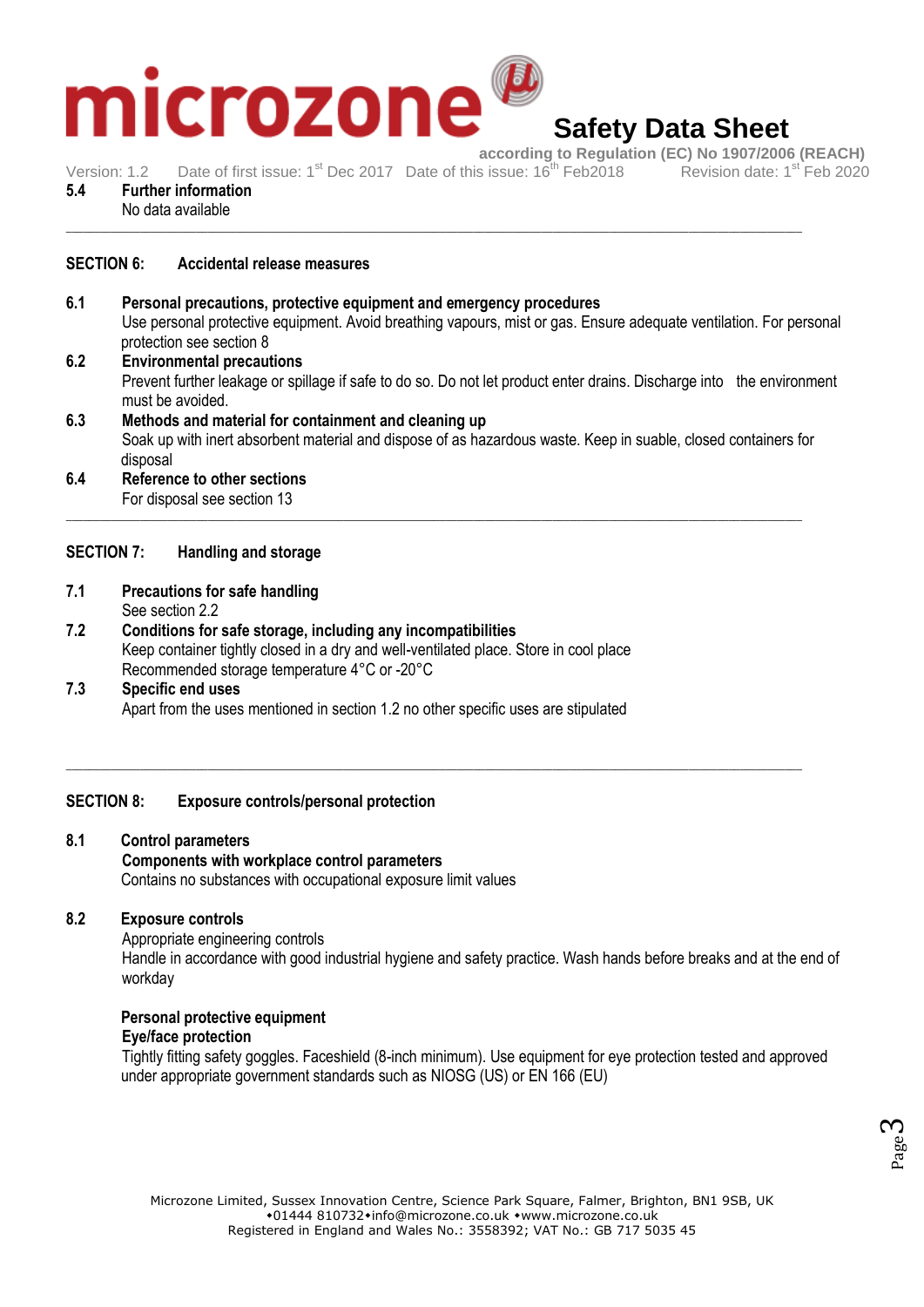

**according to Regulation (EC) No 1907/2006 (REACH)**<br>s issue: 16<sup>th</sup> Feb2018 Revision date: 1<sup>st</sup> Feb 2020 Version: 1.2 Date of first issue: 1<sup>st</sup> Dec 2017 Date of this issue: 16<sup>th</sup> Feb 2018

### **Skin protection**

Handle with gloves. Gloves must be inspected prior to use. Use proper glove removal technique (without touching glove's outer surface) to avoid skin contact with the product. Dispose of contaminated gloves after use in accordance with applicable laws and good laboratory practices. Wash and dry hands

The selected protective gloves have to satisfy the specification of EU Directive 89/686/EEC and the standard EN 374 derived from it

Full contact Material: Nitrile rubber Minimum layer thickness: 0.11 mm Break through time: 480 min Material tested: Dermatril ® (KCL 740 / Aldrich Z677272, Size M)

Splash contact Material: Nitrile rubber Minimum layer thickness: 0.11 mm Break through time: 480 min Materila tested: Dermatril ® (KCL 740 / Aldrich Z677272, Size M)

Data source: KCL GmbH, D-36124 Eichenzell, phone +49 (0)6659 87300 Test method: EN374

If used in solution, or mixed with other substances and under conditions which differ from EN374, contact the supplier of the CE approved gloves. This recommendation is advisory only and must be evaluated by an industrial hygienist and safety officer familiar with the specific situation of anticipated use by our customers. It would not be construed as offering an approval for any specific use scenario.

### **Body Protection**

Complete suit protecting against chemicals. The type of protective equipment must be selected according to the concentration and amount of the dangerous substance at the specific workplace

### **Respiratory protection**

Where risk assessment shows air-purifying respirators are appropriate use a full-face respirator with multi-purpose combination (US) or type ABEK (EN 14387) respirator cartridges as a backup to engineering controls. If the respirator is the sole means of protection, use a full-face supplier air respirator. Use respirators and components tested and approved under appropriate government standards sus as NIOSH (US) or CEN (EU)

### **Control of environmental exposure**

Prevent further leakage or spillage if safe to do so. Do not let product enter drains. Discharge into the environment must be avoided

Page 4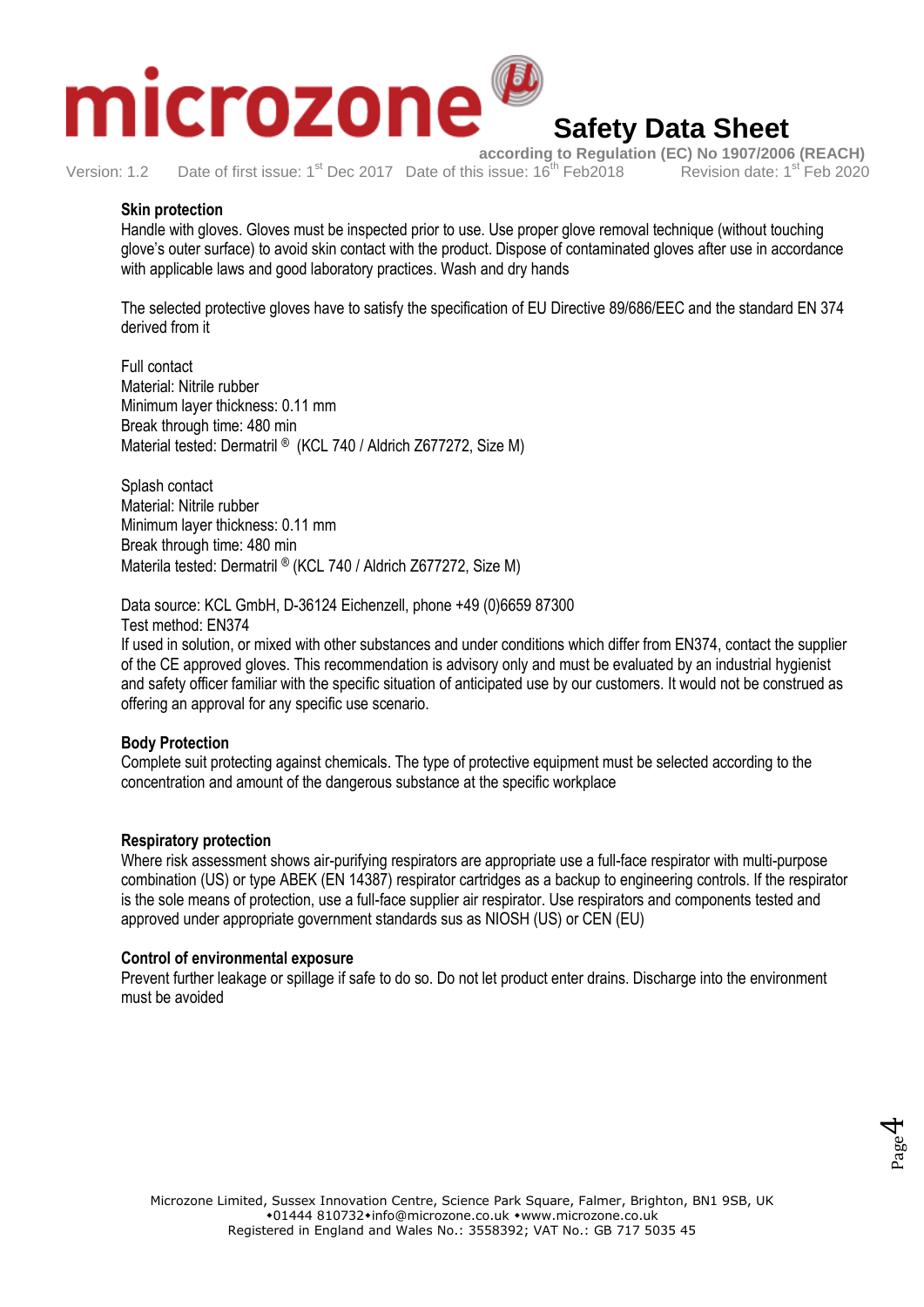# crozone m

## **Safety Data Sheet**

**according to Regulation (EC) No 1907/2006 (REACH)**  Version: 1.2 Date of first issue: 1<sup>st</sup> Dec 2017 Date of this issue: 16<sup>th</sup> Feb2018 Revision date: 1<sup>st</sup> Feb 2020

\_\_\_\_\_\_\_\_\_\_\_\_\_\_\_\_\_\_\_\_\_\_\_\_\_\_\_\_\_\_\_\_\_\_\_\_\_\_\_\_\_\_\_\_\_\_\_\_\_\_\_\_\_\_\_\_\_\_\_\_\_\_\_\_\_\_\_\_\_\_\_\_\_\_\_\_\_\_\_\_\_\_\_\_\_\_\_\_\_\_\_\_\_\_\_\_\_\_\_\_\_\_\_\_\_\_\_\_\_\_\_\_\_\_\_\_\_\_\_\_\_\_\_\_\_\_\_\_\_\_

### **SECTION 9. Physical and chemical properties**

### **9.1 Information on basic physical and chemical properties**

| a) | Appearance:                                   | Liquid            |
|----|-----------------------------------------------|-------------------|
| b) | Physical state:                               | Semi-viscous      |
| c) | Colour:                                       | Clear             |
| d) | Odour:                                        | None              |
| e) | Odour threshold:                              | No data available |
| f) | pH:                                           | No data available |
| g) | Melting point/freezing point:                 | No data available |
| h) | Initial boiling point and boiling range:      | No data available |
| i) | Flash point:                                  | No data available |
| j) | Evaporation rate:                             | No data available |
| k) | Flammability (solid gas):                     | No data available |
| I) | Upper/lower flammability or explosive limits: | No data available |
| m) | Vapour pressure:                              | No data available |
| n) | Vapour density:                               | No data available |
| 0) | Relative density:                             | No data available |
| p) | Water solubility:                             | No data available |
| q) | Partition coefficient:                        | No data available |
| r) | Auto-ignition:                                | No data available |
| s) | Decomposition temperature:                    | No data available |
| t) | Viscosity:                                    | No data available |
| u) | Explosive properties:                         | No data available |
| V) | Oxidizing properties:                         | No data available |

### **9.2 Other information:** No data available

**SECTION 10: Stability and reactivity**

- **10.1 Reactivity** No data available
- **10.2 Chemical stability** Stable under recommended storage conditions
- **10.3 Possibility of hazardous reactions** No data available
- **10.4 Conditions to avoid:** No data available
- **10.5 Incompatible materials /** Materials to avoid:**:**



\_\_\_\_\_\_\_\_\_\_\_\_\_\_\_\_\_\_\_\_\_\_\_\_\_\_\_\_\_\_\_\_\_\_\_\_\_\_\_\_\_\_\_\_\_\_\_\_\_\_\_\_\_\_\_\_\_\_\_\_\_\_\_\_\_\_\_\_\_\_\_\_\_\_\_\_\_\_\_\_\_\_\_\_\_\_\_\_\_\_\_\_\_\_\_\_\_\_\_\_\_\_\_\_\_\_\_\_\_\_\_\_\_\_\_\_\_\_\_\_\_\_\_\_\_\_\_\_\_\_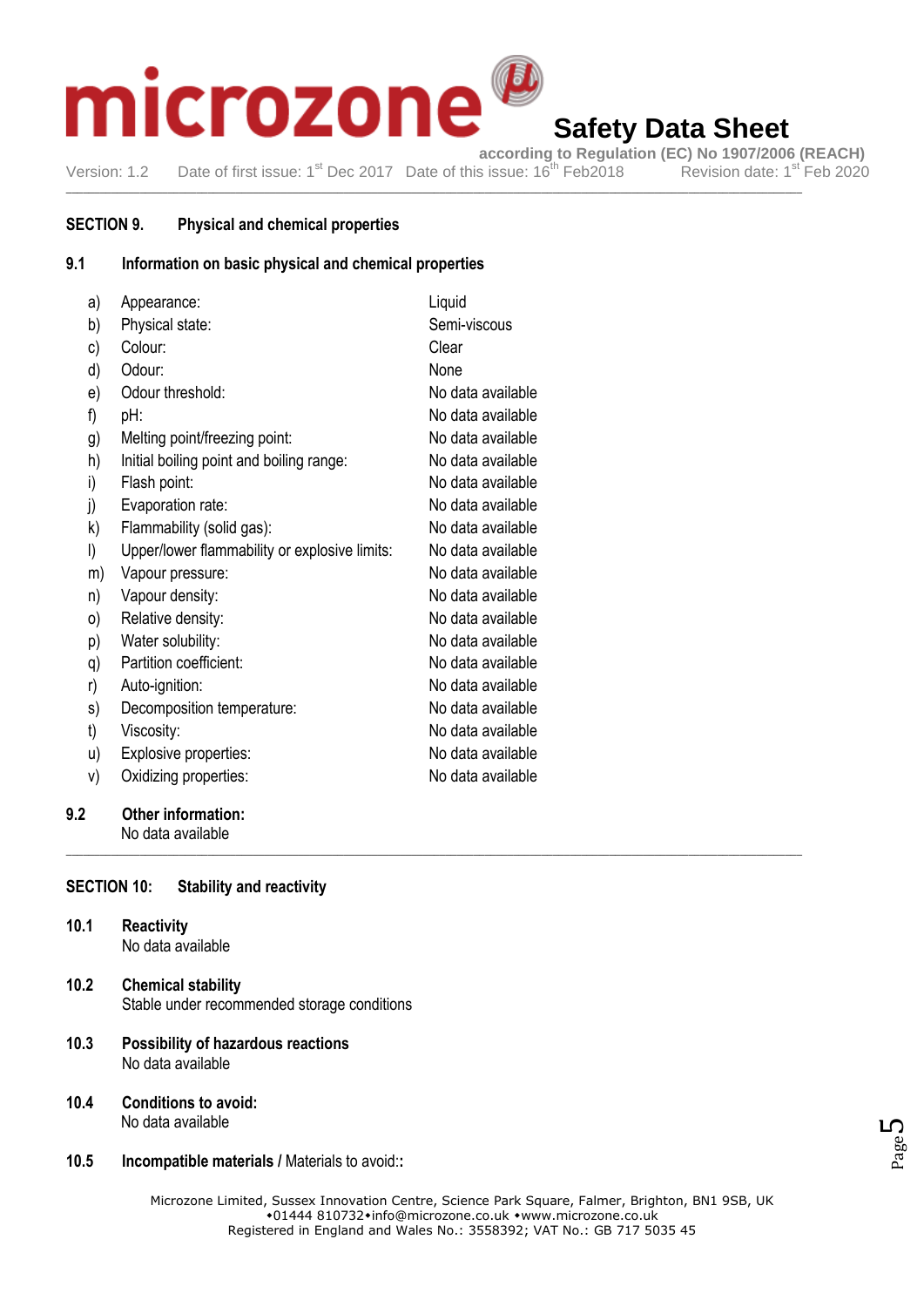

# **Safety Data Sheet**

Version: 1.2 Date of first issue: 1<sup>st</sup> Dec 2017 Date of this issue: 16<sup>th</sup> Feb 2018 No data available

\_\_\_\_\_\_\_\_\_\_\_\_\_\_\_\_\_\_\_\_\_\_\_\_\_\_\_\_\_\_\_\_\_\_\_\_\_\_\_\_\_\_\_\_\_\_\_\_\_\_\_\_\_\_\_\_\_\_\_\_\_\_\_\_\_\_\_\_\_\_\_\_\_\_\_\_\_\_\_\_\_\_\_\_\_\_\_\_\_\_\_\_\_\_\_\_\_\_\_\_\_\_\_\_\_\_\_\_\_\_\_\_\_\_\_\_\_\_\_\_\_\_\_\_\_\_\_\_\_\_

**10.6 Hazardous decomposition products:** No decomposition if stored and applied as directed

### **SECTION 11: Toxicological information**

**11.1 Information on toxicological effects Acute toxicity**  No data available

> **Skin corrosion/irritation**  No data available

**Serious eye damage/eye irritation**  No data available

**Respiratory or skin sensitisation Skin sensitisation**  No data available

**Respiratory sensitisation**  No data available

**Germ cell mutagenicity**  No data available

### **Carcinogenicity**  No data available

**Reproductive toxicity**  No data available

**STOT - single exposure**  No data available

**STOT - repeated exposure**  No data available

**Aspiration toxicity**  No data available

### **SECTION 12: Ecological information**

**12.1 Toxicity:**

No data available

### **12.2 Persistence and degradability**



Microzone Limited, Sussex Innovation Centre, Science Park Square, Falmer, Brighton, BN1 9SB, UK  $*01444810732*$ info@microzone.co.uk \*www.microzone.co.uk Registered in England and Wales No.: 3558392; VAT No.: GB 717 5035 45

\_\_\_\_\_\_\_\_\_\_\_\_\_\_\_\_\_\_\_\_\_\_\_\_\_\_\_\_\_\_\_\_\_\_\_\_\_\_\_\_\_\_\_\_\_\_\_\_\_\_\_\_\_\_\_\_\_\_\_\_\_\_\_\_\_\_\_\_\_\_\_\_\_\_\_\_\_\_\_\_\_\_\_\_\_\_\_\_\_\_\_\_\_\_\_\_\_\_\_\_\_\_\_\_\_\_\_\_\_\_\_\_\_\_\_\_\_\_\_\_\_\_\_\_\_\_\_\_\_\_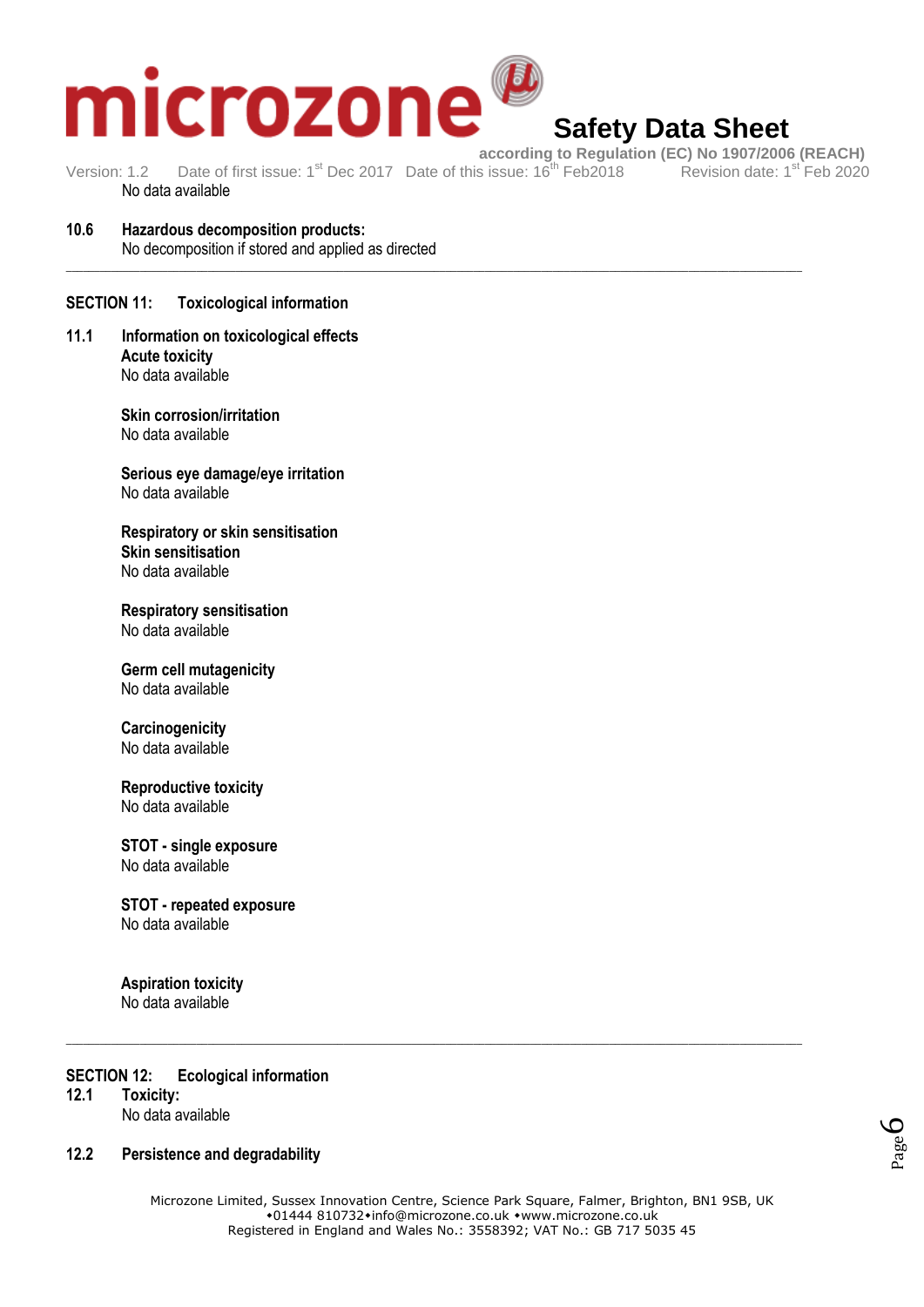# icrozone

# **Safety Data Sheet**

**according to Regulation (EC) No 1907/2006 (REACH)**<br>s issue: 16<sup>th</sup> Feb2018 Revision date: 1<sup>st</sup> Feb 2020 Version: 1.2 Date of first issue: 1<sup>st</sup> Dec 2017 Date of this issue: 16<sup>th</sup> Feb 2018 No data available

\_\_\_\_\_\_\_\_\_\_\_\_\_\_\_\_\_\_\_\_\_\_\_\_\_\_\_\_\_\_\_\_\_\_\_\_\_\_\_\_\_\_\_\_\_\_\_\_\_\_\_\_\_\_\_\_\_\_\_\_\_\_\_\_\_\_\_\_\_\_\_\_\_\_\_\_\_\_\_\_\_\_\_\_\_\_\_\_\_\_\_\_\_\_\_\_\_\_\_\_\_\_\_\_\_\_\_\_\_\_\_\_\_\_\_\_\_\_\_\_\_\_\_\_\_\_\_\_\_\_

\_\_\_\_\_\_\_\_\_\_\_\_\_\_\_\_\_\_\_\_\_\_\_\_\_\_\_\_\_\_\_\_\_\_\_\_\_\_\_\_\_\_\_\_\_\_\_\_\_\_\_\_\_\_\_\_\_\_\_\_\_\_\_\_\_\_\_\_\_\_\_\_\_\_\_\_\_\_\_\_\_\_\_\_\_\_\_\_\_\_\_\_\_\_\_\_\_\_\_\_\_\_\_\_\_\_\_\_\_\_\_\_\_\_\_\_\_\_\_\_\_\_\_\_\_\_\_\_\_\_

- **12.3 Bioaccumulative potential** No data available
- **12.4 Mobility in soil** No data available

### **12.5 Results of PBT and vPvB assessment** This substance/mixture contains no components considered to be either persistent, bioaccumulative and toxic (PBT), or very persistent and very bioaccumulative (vPvB) at levels of 0.1% or higher

**12.6 Other adverse effects:** No data available

### **SECTION 13: Disposal considerations**

**13.1 Waste treatment methods**

### **Product**

Offer surplus and non-recyclable solutions to a licensed disposal company.

### **Contaminated packaging**

Dispose of as unused product.

### **SECTION 14: Transport information**

- 14.1 **UN number**
- Not regulated as dangerous goods 14.2 **UN proper shipping name** Not regulated as dangerous goods
- 14.3 **Transport hazard class(es)** Not regulated as dangerous goods
- 14.4 **Packaging group** Not regulated as dangerous goods 14.5 **Environmental hazards**
- Not regulated as dangerous goods 14.6 **Special precautions for user**
	- Note: Not dangerous goods in the meaning of ADR/RID, ADNR, IMDG-Code, ICAO/IATA-DGR

\_\_\_\_\_\_\_\_\_\_\_\_\_\_\_\_\_\_\_\_\_\_\_\_\_\_\_\_\_\_\_\_\_\_\_\_\_\_\_\_\_\_\_\_\_\_\_\_\_\_\_\_\_\_\_\_\_\_\_\_\_\_\_\_\_\_\_\_\_\_\_\_\_\_\_\_\_\_\_\_\_\_\_\_\_\_\_\_\_\_\_\_\_\_\_\_\_\_\_\_\_\_\_\_\_\_\_\_\_\_\_\_\_\_\_\_\_\_\_\_\_\_\_\_\_\_\_\_\_\_

### **SECTION 15: Regulatory information**

**15.1 Safety, health and environmental regulations/legislation specific for the substance or mixture** This safety datasheet complies with the requirements of Regulation (EC) No. 1907/2006.

### **15.2 Chemical Safety Assessment**

For this product a chemical safety assessment is not required when it is used in the specified applications